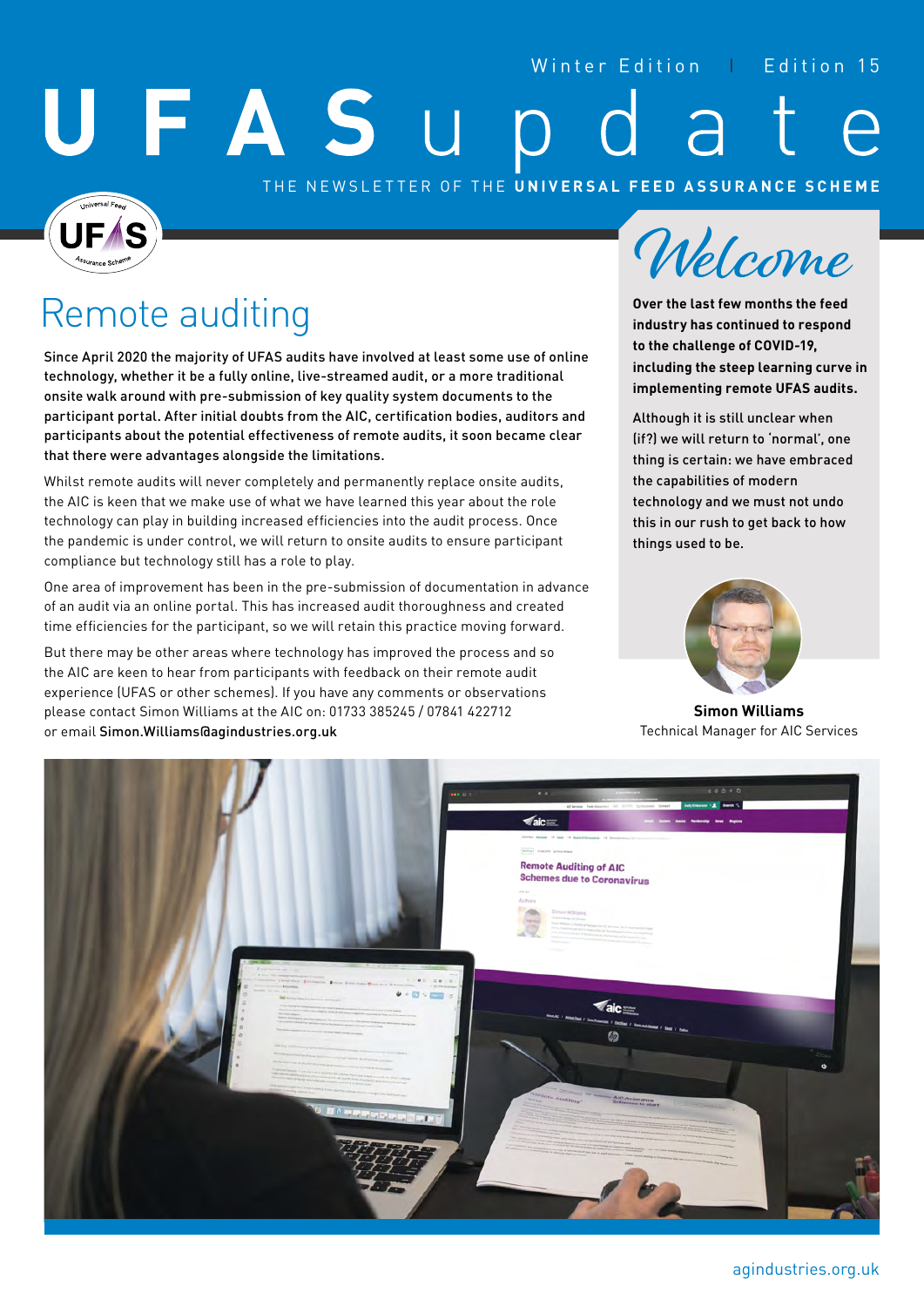## **Defra disinfectant list**

**In recent months there have been a number of incidents of salmonella in feed materials in Great Britain, which has led to participants needing to consider whether they must use an approved disinfectant from the Defra list. The AIC schemes require cleaning chemicals to be suitable for use on food/feed contact surfaces, but the Defra list is also useful in identifying chemicals likely to be effective against pathogens such as salmonella. The list can be accessed via this link: [http://disinfectants.defra.gov.uk/DisinfectantsExternal/](http://disinfectants.defra.gov.uk/DisinfectantsExternal/Default.aspx?Module=ApprovalsList_SI)**

For salmonella the disinfectant should be approved under 'General Orders (GO)' as well as being suitable for food/feed contact surfaces.

In addition, the AIC have been asked about which disinfectants might be used for viruses such as African Swine Fever (ASF) as it continues to spread across continental Europe.

The Animal & Plant Health Agency (APHA) have confirmed that GO disinfectants should be used but for maximum efficacy they recommend using one of the approved oxidizing type disinfectants in preference to Quaternary Ammonium Compound (QAC) disinfectants. For vehicle exteriors, where food compatibility is not required, glutaraldehyde based products are recommended.

 $G \wedge N \geq N$ 

#### $\equiv$  AIC AGRI FO ME E AIC AGRI FOOD-L- 2 Principle



## **AIC online HACCP course**

**AIC Services are pleased to announce the launch of a new online course: AIC Level 2 Principles of HACCP for Agri-Food.**

The course has been developed in consultation with AIC Members and trade assurance participants and in association with the Chartered Institute of Environmental Health (CIEH). While HACCP courses for the food industry are widely available, this course has been designed specifically for those in the agri-food sector including feed, crops for feed and food. It is relevant for all types of businesses from feed mills to merchants, stores and transport companies.

Its aim is to help agri-food businesses meet their legal obligations regarding HACCP, extend HACCP awareness throughout businesses and support their internal training systems.

With a modular structure, the course can be completed on a PC, tablet or smartphone and worked through in stages at a time convenient for the user, so can fit around work and family commitments. Questions throughout the course test understanding and at the end, there is a short multiple choice assessment.

Those who successfully complete the course to achieve the required pass mark will receive a CIEH accredited certificate of qualification in Principles of HACCP Agri-Food, Level 2.

The course fee is £35 + vat per person and companies with full AIC membership are offered one place free of charge. (Please note, registration in an AIC Trade Assurance scheme does not equate to full AIC membership).

To sign up for the course, or if you have any questions, please contact Roberta Reeve on: 01733 385244 / 07741 156512 or email roberta.reeve@agindustries.org.uk

## **UFAS 2020 v2**

**In the coming weeks, an updated version of the UFAS Standard will be published. An update is required to incorporate changes made to transport and third party storage requirements in the new TASCC 2021 Standards.**

It is important that the requirements of the two schemes remain aligned and with this in mind, the Standard requirements will be implemented from 1st April 2021 to align with TASCC 2021.

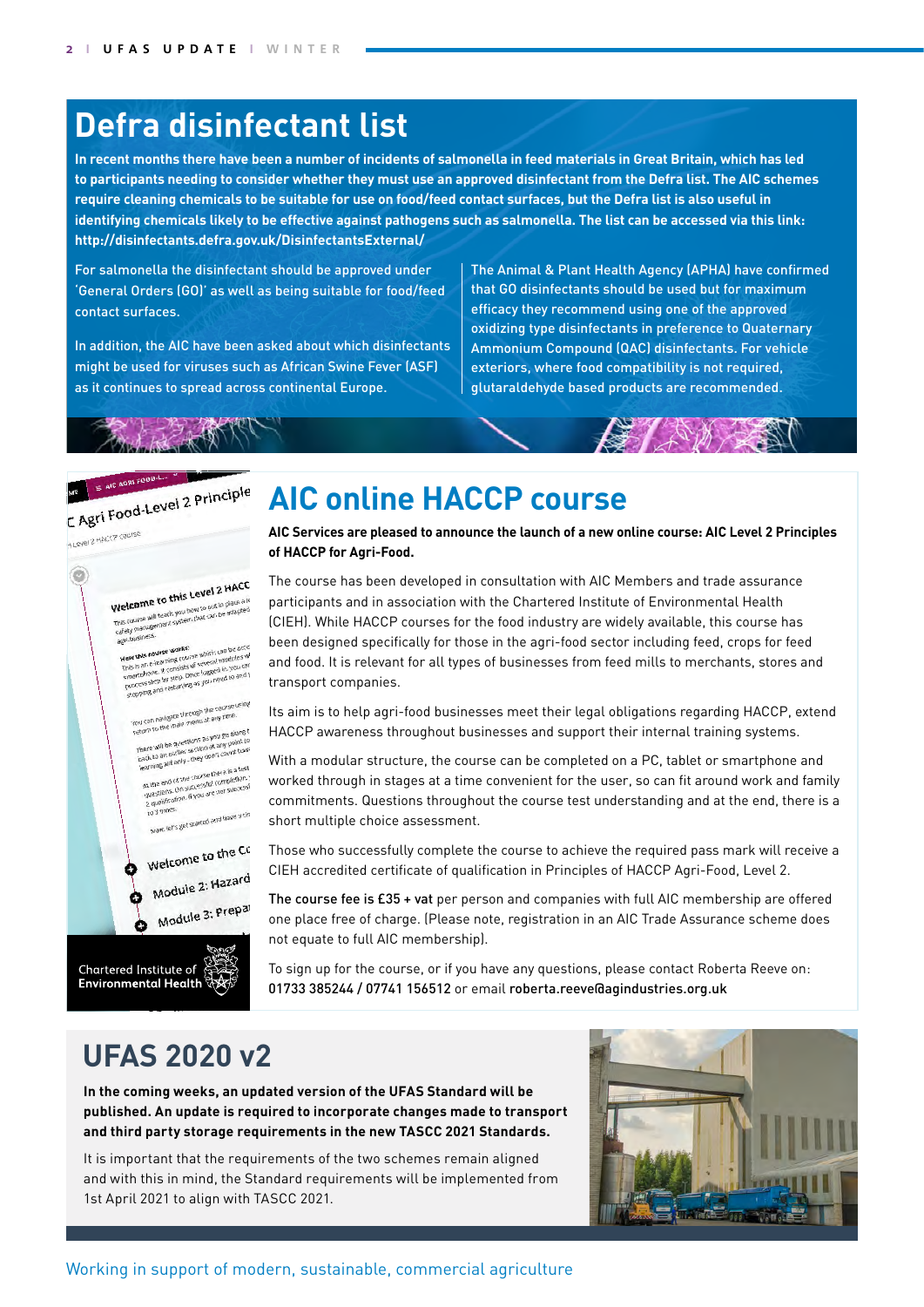## Earned recognition update

#### **FSA Competency Framework/Updated Codes of Practice**

The Food Standards Agency (FSA) have recently launched a public consultation on an updated Food Law Code of Practice and associated guidance which will cover England, Northern Ireland and Wales. Although this does not directly impact UFAS participants, it is envisaged that the equivalent Feed Law Code of Practice will be updated in 2021.

As part of the current consultation, the FSA have published a draft 'Competency Framework' which outlines the knowledge and skills that enforcement officers need to demonstrate for both food and feed law. This document has added relevance because as the Earned Recognition agreement is reviewed, it will be important that the AIC and certification bodies can demonstrate that auditors, managers and other team members have the relevant competencies. With this in mind we have started benchmarking the scheme training and approval processes against these criteria.

#### **Food Standards Scotland**

Food Standards Scotland became a signatory to the Earned Recognition Memorandum of Understanding in 2016, less than a year after it came into being. It has long been the intention of FSS to introduce a centralised approach to feed law enforcement to improve consistency across different regions. This appears to be reaching fruition following a public consultation earlier in 2020 and it is envisaged that the new structures will be launched in 2021. As a result, the full benefits of Earned Recognition will be seen by both UFAS participants and the Scottish Authorities.

#### **VMD Earned Recognition Criteria**

The Veterinary Medicines Directorate (VMD) are signatories to the Earned Recognition (ER) Memorandum of Understanding (MoU), but the criteria for a business achieving and maintaining ER, and the benefits to the participant are slightly different.

The VMD have five compliance categories based on the outcomes of their inspections, but only the two highest categories (4 and 5) qualify for ER. The details of the scoring scheme can be found on the VMD website: **<https://cutt.ly/og39VFF>**. To achieve category 4 compliance, an inspection can raise no more than 6 minor deficiencies and no major deficiencies. However, if a deficiency is raised that is similar to one raised at the previous inspection it will automatically be elevated to a major, leading to the withdrawal of ER.

The benefit to businesses who maintain ER is a 50% extension of the period between inspections.

#### **Renewal of Memorandum of Understanding (MoU)**

The current Earned Recognition MoU has been in place since 2016. With the changes planned for the Feed Law Code of Practice and the implementation of the new competency framework, it has been agreed that it is an opportune time to update the MoU at the same time. The basic principles of the agreement are to remain the same, but the review will look at the type and frequency of data supplied by the schemes to the authorities, whilst also strengthening the requirements for data to be supplied by the authorities to the AIC.

All involved in ER over the past few years are agreed that it has been a great success, but this is seen as an opportunity to strengthen and streamline the process further.

## **Participant portal update**

**Following the large increase in participants making use of the Lloyds Register (LR) UFAS Participant portal in the past six months, there has been a lot of constructive feedback provided on how it could be improved. As a result the portal has been updated to make it easier to upload documents in advance of an audit. In addition, the documents will be retained on the portal allowing you to replace them with updated versions as they are reviewed for future audits.**

One limitation of the portal is that the software does not allow multiple documents to be uploaded at once. However, to speed up the process, it is possible to upload a 'zipped' folder that contains a number of documents relating to a section or clause of the standard.

In addition to the updated functionality, the user interface has also been refreshed to aid clarity and make it more user friendly.

If you have any comments, feedback or questions or require a login for the portal, please contact: **[ufas-ca@lr.org](http://ufas-ca@lr.org)**